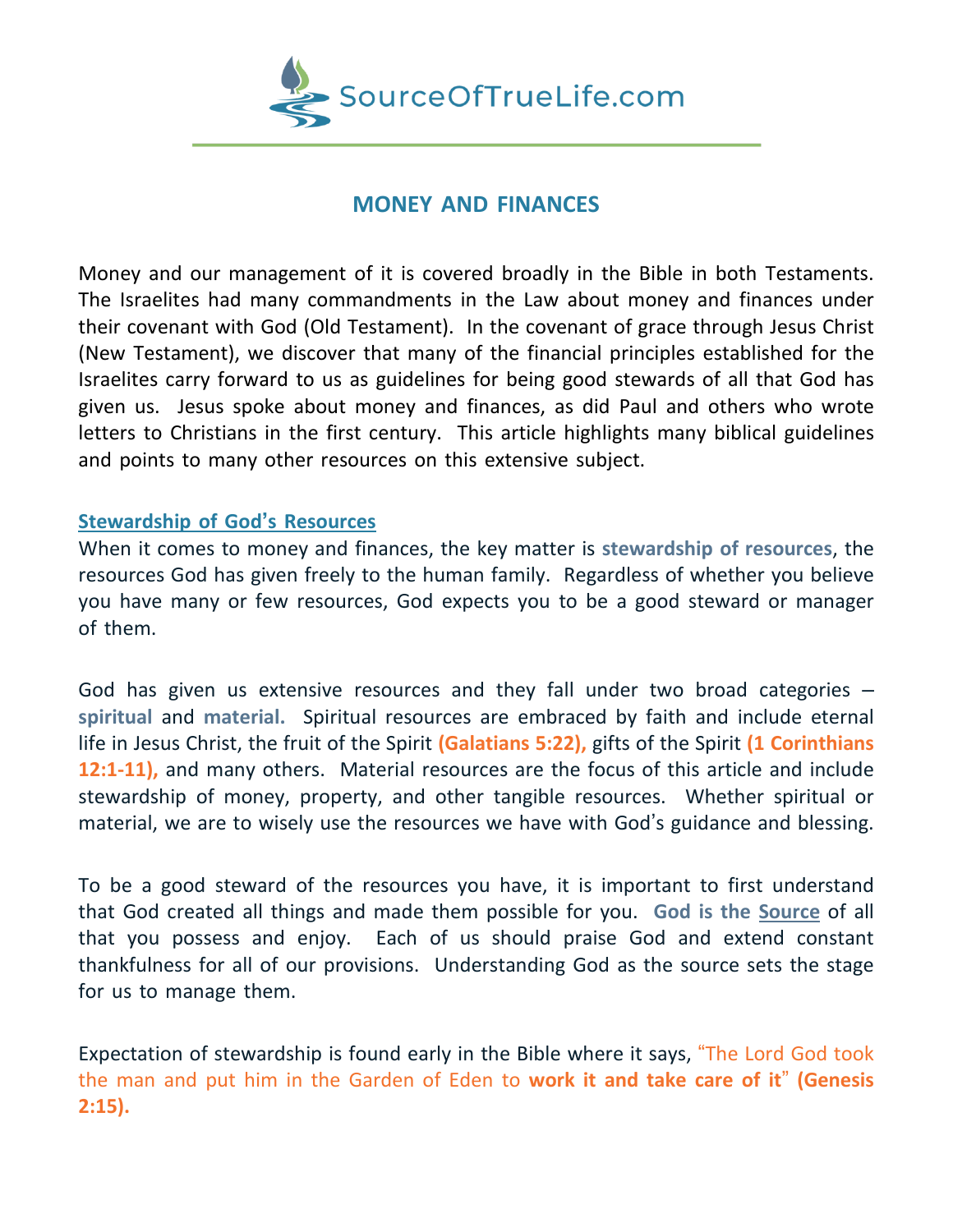God's expectation of stewardship continued when animals were created, and Adam was asked to name them **(Genesis 2:19-20).** Still further, God told Adam and Eve to have **dominion or rule over** all the resources He had provided **(Genesis 1:27-30).** That expectation extends to all of us today. We are to have dominion over them, not vice versa.

### **Money**

The initial resources of the earth did not include money. They were tangible blessings of plants and animals created by God for the use and sustenance of humanity. As those resources were used and expanded into more complex resources (tools, implements, homes, etc.) and, as humans spread out to different parts of the world, their cultures created currencies (money) as a means for buying, selling, and exchanging resources.

Though we are to be stewards of non-currency items (real estate, homes, furniture, and much more), money has become the primary vehicle in the use of our resources. When persons are asked about their net worth, they usually ponder how much *money* they possess. A major challenge for Christians arises when focus is on money.

In Paul's letter to Timothy, we find a key understanding about money, "Godliness with contentment is great gain. For we brought nothing into *this* world, *and it is* certain we can carry nothing out. And having food and raiment let us be therewith content. But they that will be rich fall into temptation and a snare, and *into* many foolish and hurtful lusts, which drown men in destruction and perdition. For the love of money is the root of all evil: which while some coveted after, they have erred from the faith, and pierced themselves through with many sorrows" **(1 Timothy 6:6-10, KJV).**

Money is not evil; it is but *one* of the many resources made possible by God. It is the *love* of money that is at the root of much of the sinfulness in human lives and has led many away from their walk with God. View money as a resource from God, made available to you while you're here on earth, then manage it wisely. The Bible shares many suggestions for doing that.

# **Financial Management**

The list of financial management issues we face in life is lengthy and the Bible speaks to many of them directly or indirectly. We will not cover them all here; we will briefly share the essentials about these important issues: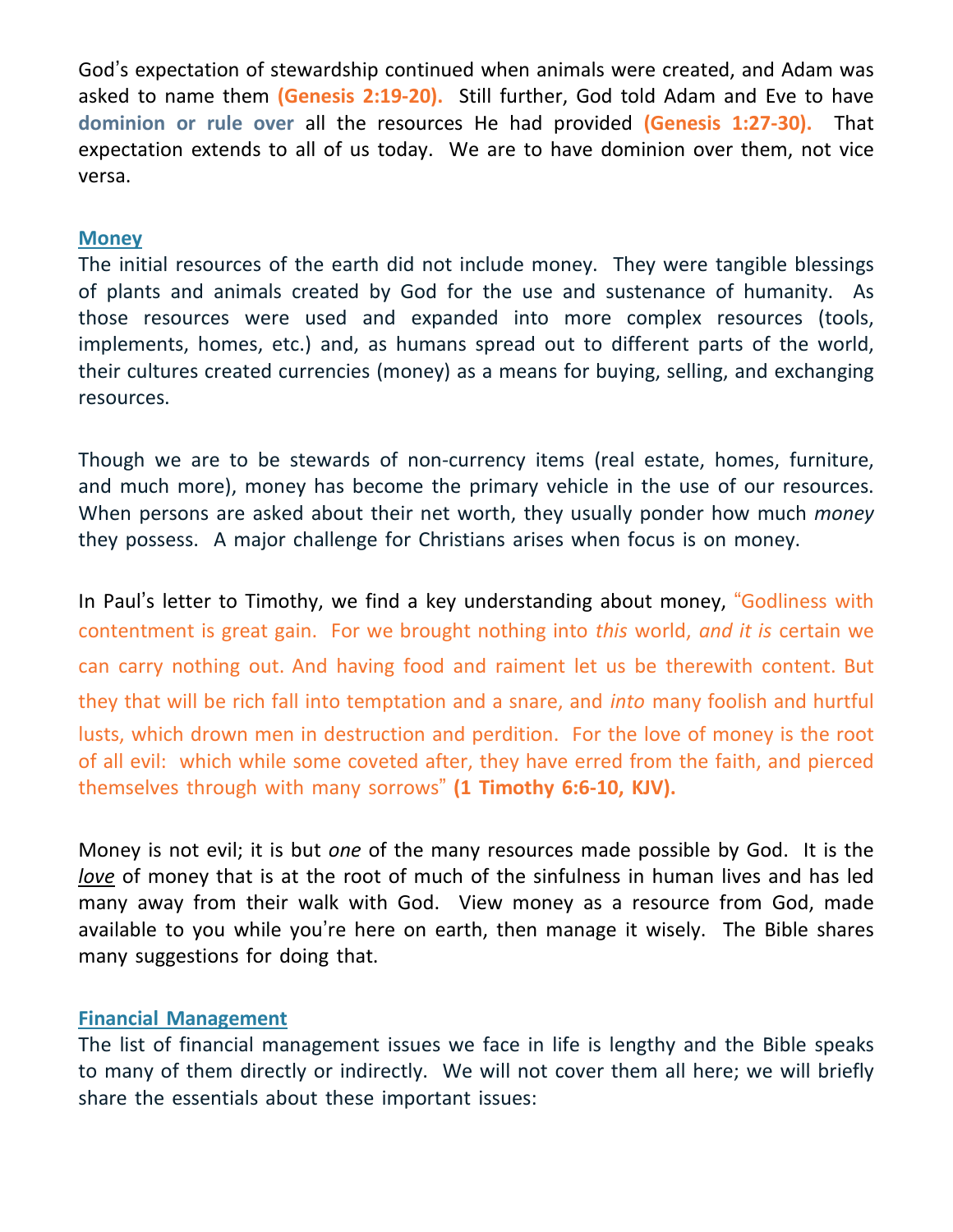### **Budgeting**

Budgets are financial plans about projected income and expenses for a given period. Governments have budgets but struggle to adhere to them. Corporations and smaller businesses establish budgets and usually manage to them as they have an obligation for a return on investment to shareholders or themselves to make a profit and/or earn a living. Without a budget, these entities have no idea whether they can possibly succeed or fail financially. The same is true for individuals and families.

Saying this does not negate faith in God; it is good stewardship.

Many do not budget and do not know whether they are succeeding or failing financially. They do not know whether they are spending more than they are taking in until they run out of cash, the checking account goes to zero, or they are deep in credit card or other debt. This matters because those who do not manage their money well may not be taking care of themselves or their families **(1 Timothy 5:8),** they may have nothing to share with others in need **(Leviticus 23:22, Deut. 14:28-29, Proverbs 28:27; Acts 11:27-30; 20:35; Romans 15:26),** and they are not honoring God. Good stewardship is God's intent for the human family.

The Bible makes references to the need for being prudent with finances. Though the word *budget* does necessarily appear in those passages, it is implied. These passages suggest proper financial planning, good investments, and wise stewardship: **Proverbs 3:9-10, 27:18; Matthew 25:14-30; Luke 16:1-12** and **Matthew 6:19-21.**

It should be noted that many in the world are extremely poor and not in a position to do budgeting. They have nothing to budget. They are just trying to survive day to day. They should be seeking support and many, especially in the Body of Christ, should extend support to them, so they can not only survive but ultimately support themselves and exercise good stewardship in the sight of God.

#### **Debt, Borrowing and Lending**

Debt, in a financial sense, is money you owe others. Too much debt occurs when more money is owed than your income can possibly pay back. Some levels of debt in personal and family finances are acceptable when planned and managed properly, including home mortgages, car loans, student loans, or others.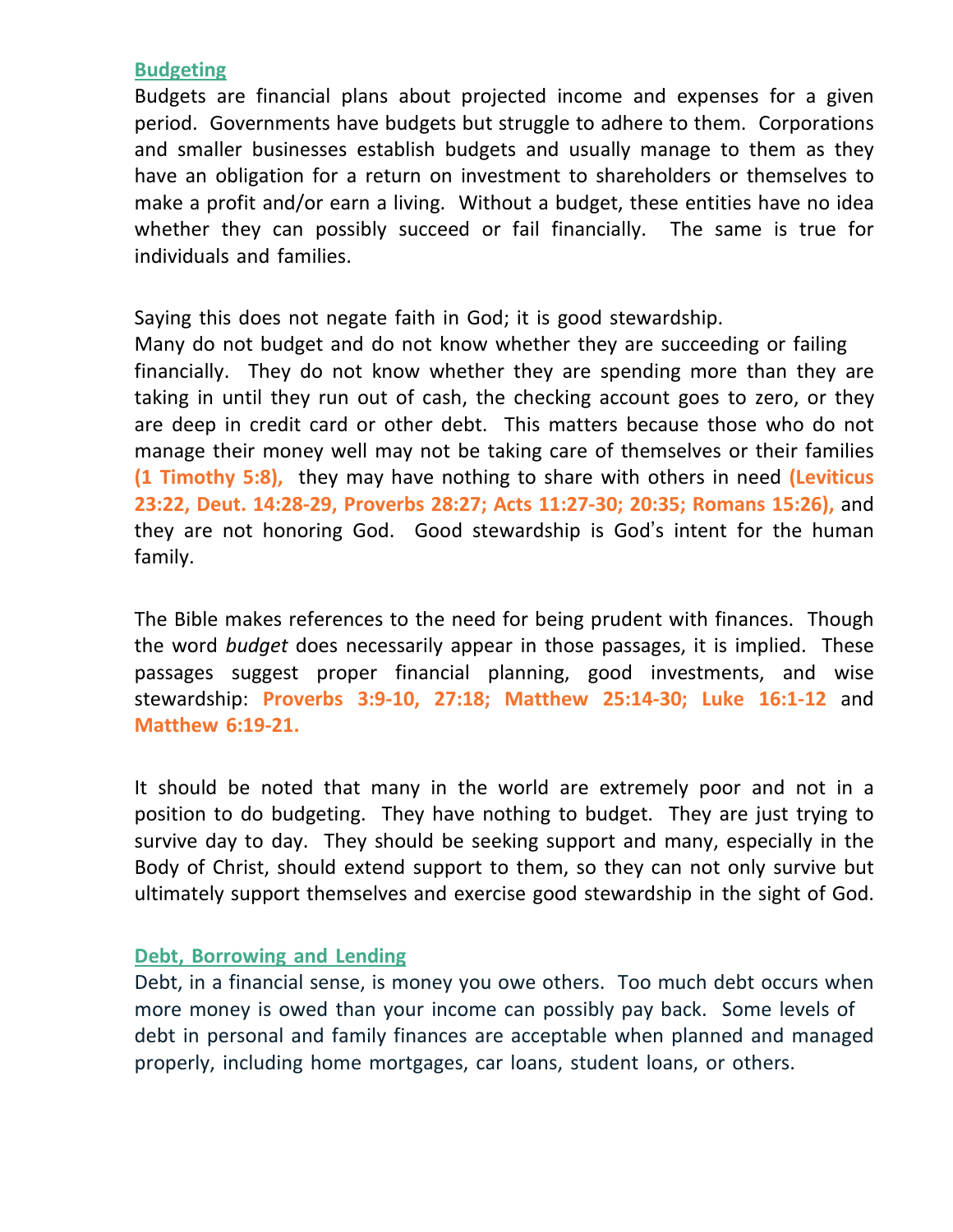Unfortunately, many have borrowed excessively and have huge debts to banks, credit card companies and others, some so high that they have little choice but to file for bankruptcy to ease the financial devastation. In many cases, this is the only prudent recourse to insurmountable debt, but a much better path is to avoid unmanageable or any debt altogether.

Scripture has some verses on debt and borrowing, many from the wisdom books of the Bible. These passages do not say that debt and borrowing are sin, but they provide guidance on managing them:

Avoid debt if possible **(Proverbs 22:26).**

Strive to pay off your debts **(2 Kings 4:7; Ecclesiastes 5:5); Romans 4:4).**

Release people from debt; do not enslave them **(Deut. 15:31; Neh. 10:31).**

The Bible speaks mostly to how we should handle or respond to debt. Those with debt find themselves enslaved to the lender and, if possible, should avoid it. Those who lend, especially personal loans, are directed not to be masters of those who have borrowed from them, but to forgive their debts.

One final comment on debts. The overarching use of the word *debt* in the Bible relates to sin and spiritual matters. As God has graciously and mercifully forgiven us, so we should forgive others of trespasses or sins they have committed against us **(Matthew 6:12).**

#### **Taxes**

Taxes have been levied on populations by governments as a source of revenue for much of recorded history. Taxes are highly unpopular and many rebel against paying them. Jesus said this about paying taxes, "Give to Caesar what is Caesar's, and to God what is God's" **(**see the whole passage in **Matthew 22:17-22).** The point Jesus made that was amplified later by the apostle Paul is "Give everyone what you owe him: If you owe taxes, pay taxes; if revenue, then revenue; if respect, then respect; if honor, then honor" **(Romans 13:7).**

Respect governmental authorities in your life by paying your taxes **(Romans 13:1)** AND pay what you owe others, especially respect and honor. We can never repay the tremendous debt we owe God for taking away our sin through Jesus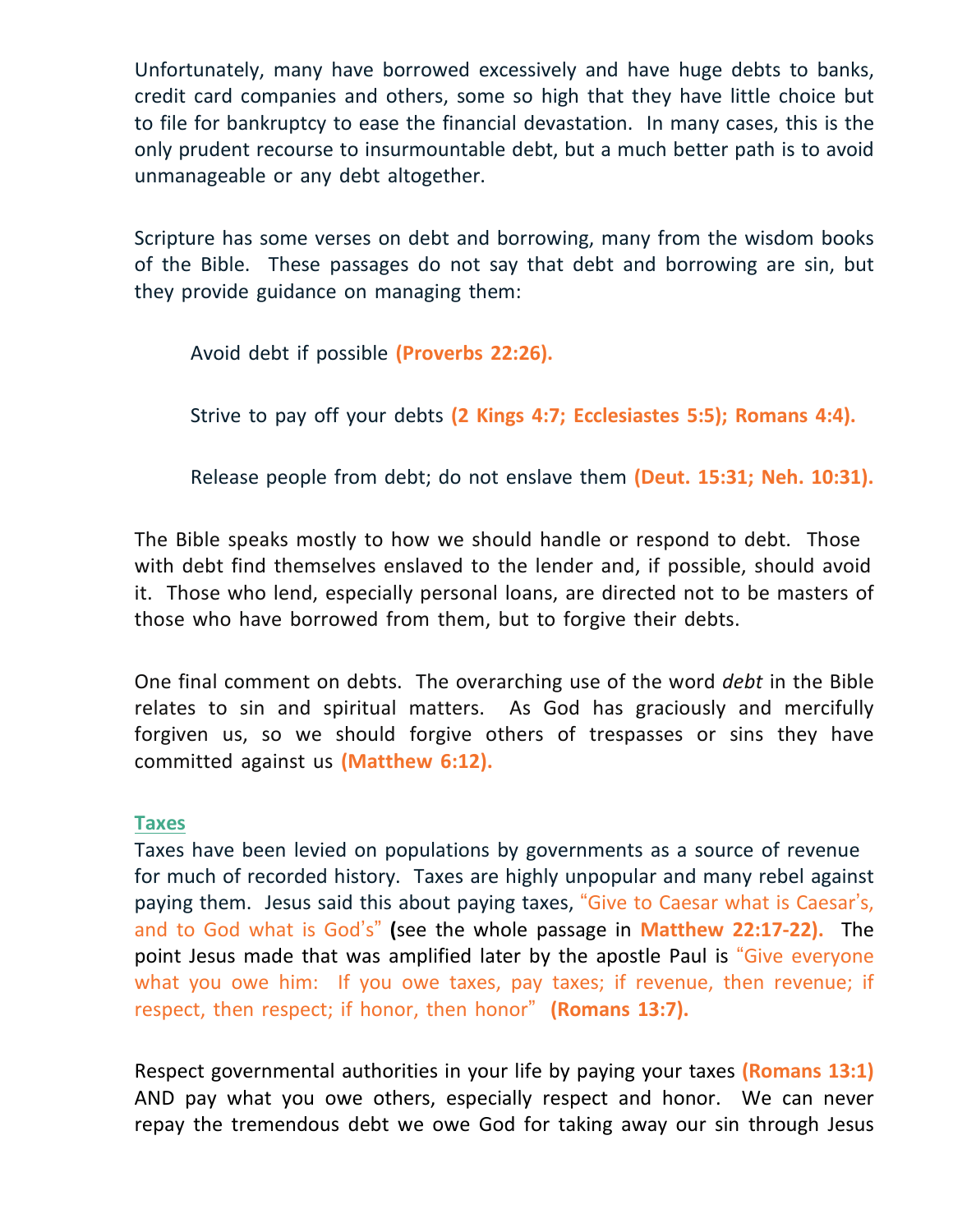on the Cross. Jesus paid our sin debt in full **(Colossians 2:13-15).** But what we can pay or extend is our respect, honor, adoration, praise, glory, worship, and much more to God now and for all eternity, for who He is and what He has done. The surrender of our lives to serve and glorify Him is what God expects of us sacrificially and whole-heartedly.

#### **Bankruptcy**

As we have stated, if we owe debts, we should persist and pay them off if at all possible **(2 Kings 4:7; Ecclesiastes 5:5); Romans 4:4).** If we cannot pay them and the debt is insurmountable, it is wise to pray to God for wisdom **(James 1:5)** and seek relief under bankruptcy laws, since many laws pertaining to bankruptcy are based in scriptural guidance. Financial miracles happen and many have unshackled themselves from burdensome debt by seeking the Lord and following Godly principles.

#### **Giving**

Most think of *money* when they hear the word giving. Actually, we can give **ourselves** to God more fully, as well as give or share our **time, talents, and treasure,** including money. Whatever you give, ". . . you should give what you have decided in your heart to give, not reluctantly or under compulsion, for God loves a cheerful giver" **(2 Corinthians 9:7).** If you give reluctantly out of obligation, you are giving with the wrong motivation. If you give freely and cheerfully from a generous heart unto the Lord, you will be most blessed.

Tithing or the giving of 10% of what you earn was a commandment in The Law in the Old Covenant for the Israelites. Many Christians today still give 10% or more, though the requirement to do so is debated. You are encouraged to read the article on **tithing** found in the resource list below.

Other items and articles about **giving** can be found on the **Forward, Grow** and **Resources** pages of this website.

#### **Closing Thoughts**

\_\_\_\_\_\_\_\_\_\_\_\_\_\_\_\_\_\_\_\_\_\_\_\_\_\_\_\_\_\_\_\_\_\_\_

Money, as with all resources that God provides, is a gift to be used wisely  $-$  to sustain our lives, to share with others in need, and to proclaim the Good News of Jesus Christ to a needy world. When we do, God is glorified.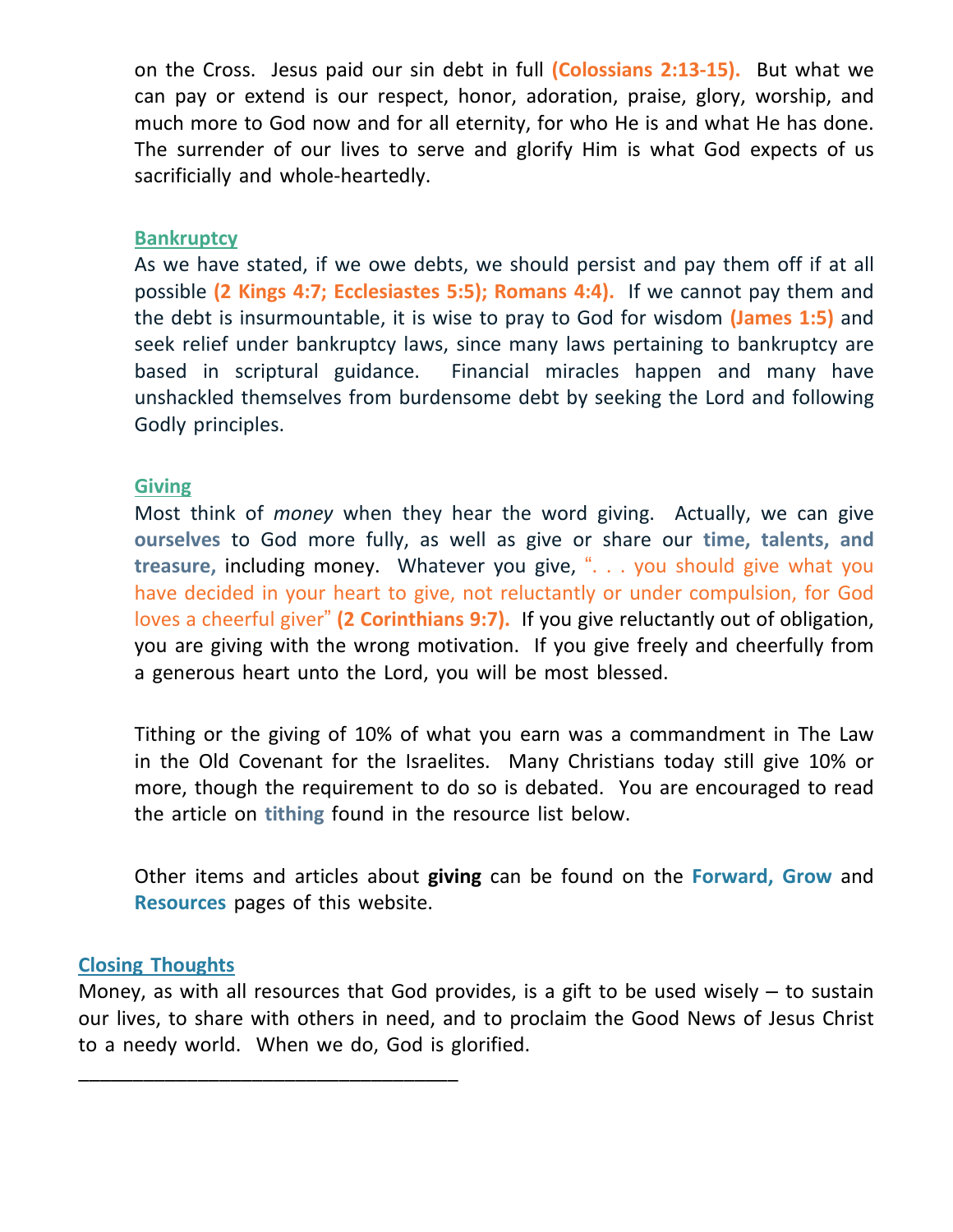This is an introduction on the subject of *Money and Finances*. Many fine resources exist to guide Christians in stewardship. Below is a list of other resources you may wish to explore.

# **Written Works**

**Dave Ramsey,** *Money Matters*

**Dave Ramsey,** *The Total Money Makeover*

**Larry Burkett,** *How to Manage Your Money*

**Scott LaPierre,** *Your Finances God's Way*

**Jim Newhauser,** *Money, Debt, and Finances*

**Tim Maurer,** *Simply Money*

# **Websites**

**What is biblical stewardship? | [GotQuestions.org](https://www.gotquestions.org/biblical-stewardship.html)**

**The Christian and Money — Article Index | [GotQuestions.org](https://www.gotquestions.org/content_life_money.html)**

**A Proven Plan for Financial Success | [RamseySolutions.com](https://www.ramseysolutions.com/) What Does the Bible Say About Money? [\(openbible.info\)](https://www.openbible.info/topics/money)**

**50 Top Bible Verses about Money, Finances and Giving - [Scripture](https://www.biblestudytools.com/topical-verses/money-bible-verses/) Quotes** **[\(biblestudytools.com\)](https://www.biblestudytools.com/topical-verses/money-bible-verses/)**

**Money and the Bible | Christian History | [Christianity](https://www.christianitytoday.com/history/issues/issue-14/money-and-bible.html) Today**

**What does the Bible say about handling money in a marriage? | [GotQuestions.org](https://www.gotquestions.org/money-marriage.html)**